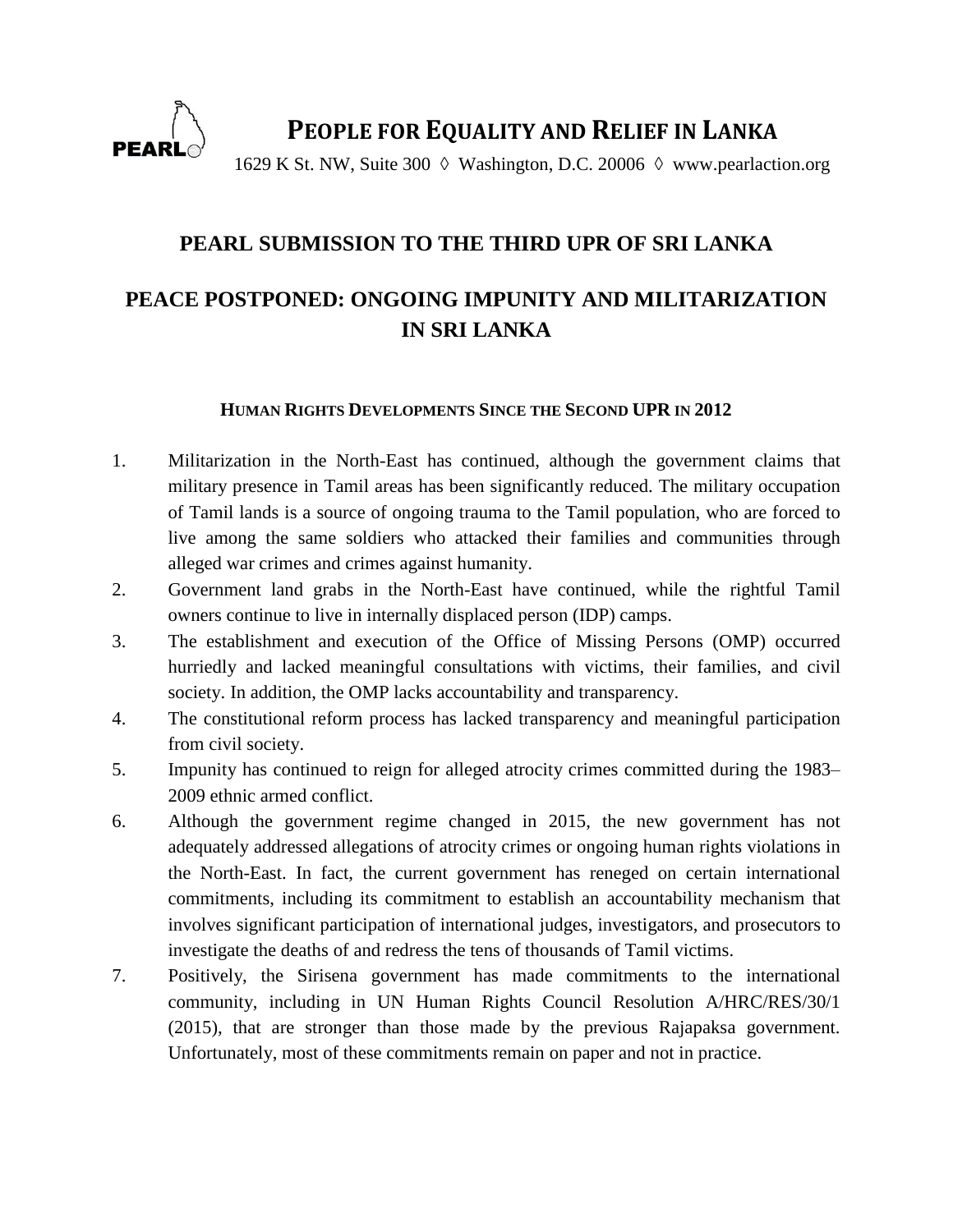

## **RECOMMENDATIONS TO THE GOVERNMENT OF SRI LANKA**

- 8. Sri Lanka should demilitarize the North-East in accordance with its commitments to Tamil civilians. The Ministry of Defence should reassign and relocate soldiers throughout the entire country according to population sizes instead of maintaining the overwhelming majority of troops and bases in the North-East.
- 9. The military should immediately disengage from civilian activities, including its involvement in schools, Tamil cultural activities, and agricultural and other economic activities.
- 10. Sri Lanka should return land taken from civilians in the North-East to its rightful owners in a satisfactory condition for cultivation and Tamil livelihood.
- 11. Sri Lanka should release political prisoners who were detained in relation to the conflict.
- 12. Sri Lanka should reform the security sector, particularly the police and military, and adopt lustration policies to remove members of the security forces implicated in ongoing torture and sexual violence as well as in pre-2009 alleged war crimes and crimes against humanity.
- 13. Parliament should repeal the Prevention of Terrorism Act (PTA), which sweepingly violates due process rights.
- 14. Sri Lanka should allow international actors to provide justice for international crimes, as the government is both unwilling and unable to undertake investigations and prosecutions of alleged perpetrators in accordance with its international commitments.
- 15. All branches of the government of Sri Lanka should implement awareness-raising campaigns to educate the Sinhala South about the atrocity crimes and ongoing human rights violations committed against the Tamil population, in accordance with secondcycle UPR recommendation (A/HRC/22/16) 127.35 (by Myanmar), which was supported by Sri Lanka.
- 16. The Constitutional Steering Committee should actively solicit and include input from Tamil victims, their families, and civil society throughout the constitutional reform process.
- 17. Sri Lanka should ratify the Rome Statute, with retroactive effect, in accordance with the second-cycle UPR recommendations (A/HRC/22/16) 128.3 (by Costa Rica and Estonia) and 128.4 (by Latvia). While Sri Lanka did not support those recommendations, their implementation would demonstrate President Sirisena's commitment to achieving accountability for Tamil victims and their families.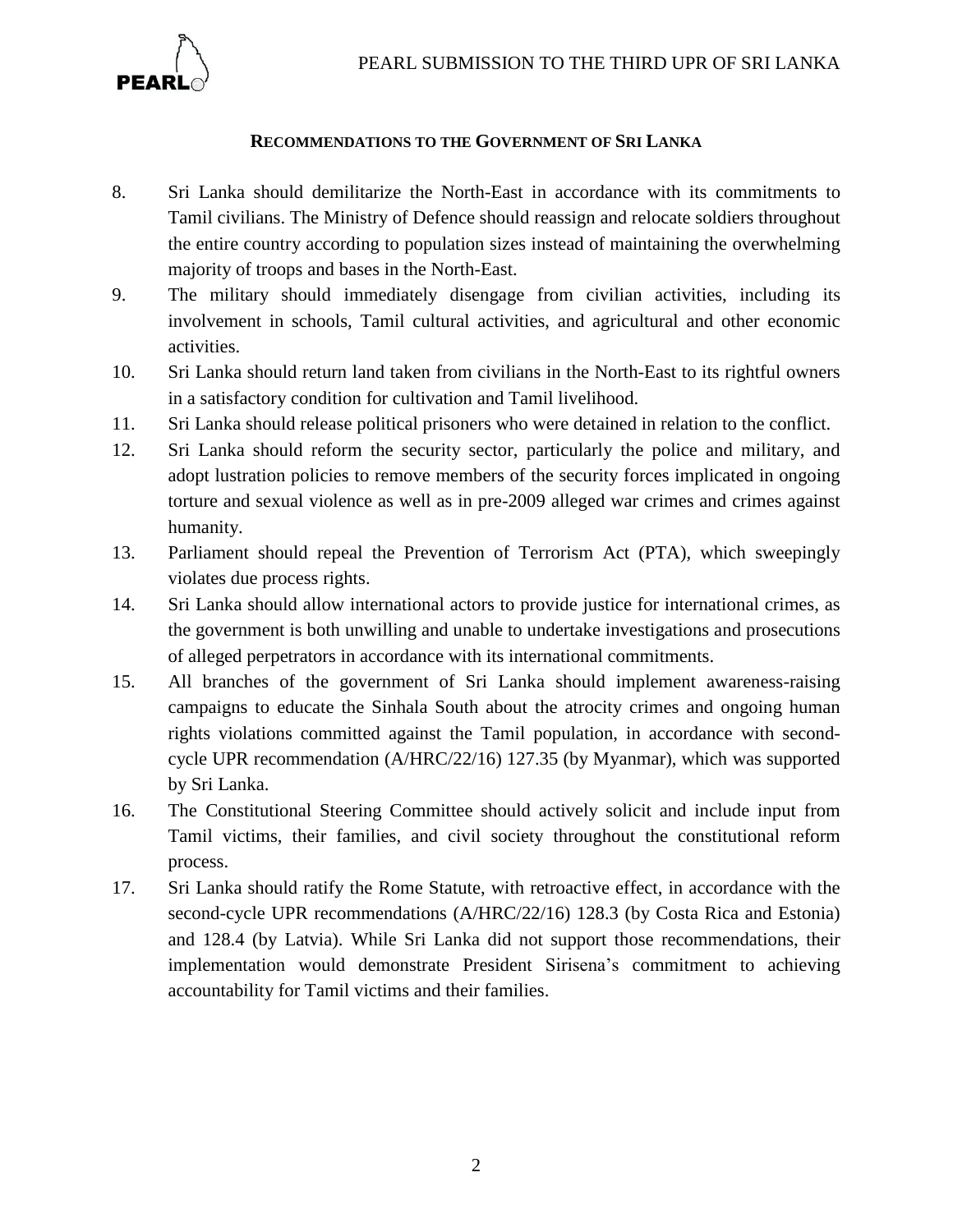

## **METHODOLOGY**

- 18. The information here is based on reports by PEARL and its contacts in Sri Lanka but also draws on information from international civil society groups and news media sources.
- 19. Because many of the relevant second-cycle UPR recommendations were not supported by the previous Rajapaksa regime, which governed during the end of the war, this submission looks at the implementation of: (1) the second-cycle UPR recommendations supported by the Rajapaksa government of 2012; and (2) the international commitments made by the current Sirisena government since it came to power in 2015.

## **FOLLOW UP ON RECOMMENDATIONS FROM THE 2012 UPR**

## **Militarization Continues to Pervade Tamil Civilian Life**

- 20. The military remains heavily involved in civilian life in the North-East, primarily in schools, military-run health clinics, grocery stores, and agricultural farms.<sup>1</sup> This level of penetration not only precludes the healing of the Tamil population but also highlights Sri Lanka's disregard for its commitment in A/HRC/RES/30/1, ¶ 10 on "ending of military involvement in civilian activities." The current government should express its commitment to human rights standards by supporting and following through on recommendations on demilitarization during its third-cycle UPR.
- 21. As of 2014, at least 160,000 primarily Sinhalese soldiers were stationed in the North-East. <sup>2</sup> Eight years after the end of the armed conflict, the nearly one-to-six military-tocivilian ratio<sup>3</sup> is unreasonable and does not achieve the Sirisena government's stated goal of creating and maintaining "public order."<sup>4</sup> The continued renewal of the military's mandate in the North-East demonstrates Sri Lanka's disregard for restoring normalcy and the rule of law to the war-ravaged and predominantly Tamil areas. It also highlights the government's disinterest in achieving sustainable peace and reconciliation.

#### **The Military Continues to Take Lands, Perpetuating the Internal Displacement of Tamils**

22. Sri Lanka supported the second-cycle UPR recommendations (A/HRC/22/16 (2012)) 127.93 (by Cuba), 127.94 (by Finland), and 127.95 (by the Holy See) on the right of return of IDPs. In recommendation 127.95, Sri Lanka agreed to "ensure legal ownership and return or restitution of houses and lands to internally displaced persons, according to international standards."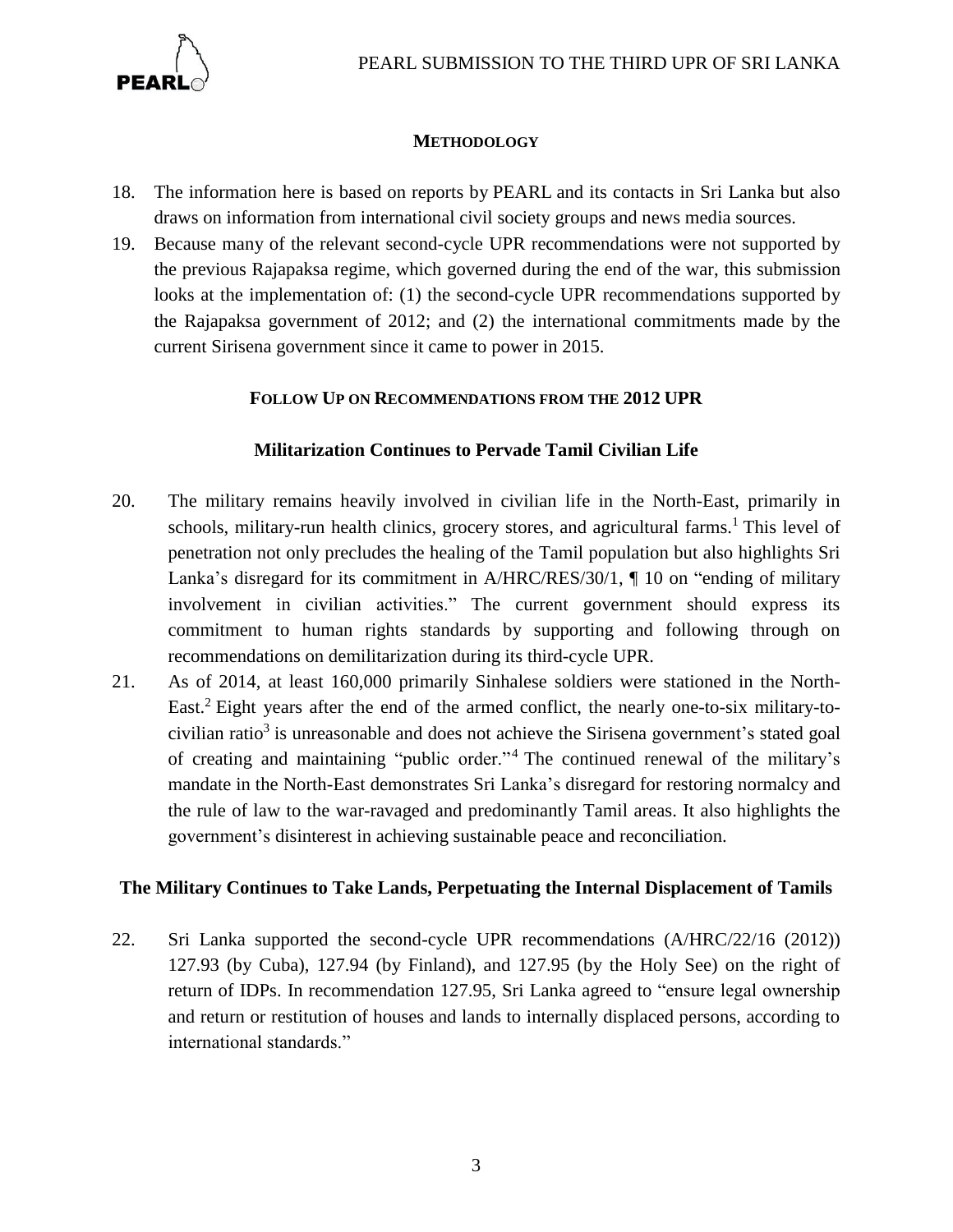

- 23. However, most of the land grabbed from Tamils by the military has not been returned and instead has been used to militarize civilian life in the ways enumerated in the previous section of this submission.<sup>5</sup>
- 24. As of May 2016, conservative estimates say almost 13,000 acres remain occupied in the Northern Province alone,<sup>6</sup> despite recurring promises by the Sirisena administration to return land in the Palaly High Security Zone, Kilinochchi, Mullaitivu, Thellippalai, and Kopay.<sup>7</sup>
- 25. To date, only a few thousand acres have been returned to their Tamil owners, largely in the shadow of military camps, with their homes, immovable structures, and indicators of land boundaries having been destroyed. For example, only about 1,300 out of 6,381 acres of the Valikamam North (former) High Security Zone in Jaffna District has been returned. $8$
- 26. As of 2015, there were over 73,000 IDPs in Sri Lanka, and a huge portion of them are awaiting land repatriation by the government. Thousands of families continue to languish in "temporary" camps, and many of them have been displaced for over 25 years.<sup>9</sup>
- 27. The government's failure to fulfill its land restitution commitments violates the right of return of Tamil IDPs and refugees and also demonstrates the government's agenda of forced displacement and desire to preserve the current levels of the military occupation.

## **The Office of Missing Persons (OMP) is Deeply Flawed**

- 28. Although Sri Lanka did not support the second-cycle UPR recommendations on disappearances, the Sirisena regime has taken measures, albeit flawed, to address this issue. In 2016, Parliament voted to create the OMP to investigate the disappearances of over 20,000 people during the armed conflict, recommend compensation to bereaved families, and empower families to take legal action against those responsible for the disappearances.<sup>10</sup>
- 29. While the creation of the OMP was a welcome step toward fulfilling Sri Lanka's commitments in A/HRC/RES/30/1, ¶ 4, the establishment process has been deeply flawed. Namely, families of the disappeared were not consulted in the design of the  $OMP.<sup>11</sup>$
- 30. The OMP has no civil or criminal prosecutorial powers.<sup>12</sup> To date, the OMP has not been established,<sup>13</sup> and the government is now recycling previous administrations' claims that the missing persons in question left Sri Lanka illegally and therefore cannot be tracked down.<sup>14</sup>
- 31. The inadequate execution of the OMP contradicts Sri Lanka's stated transitional justice and reconciliation commitments.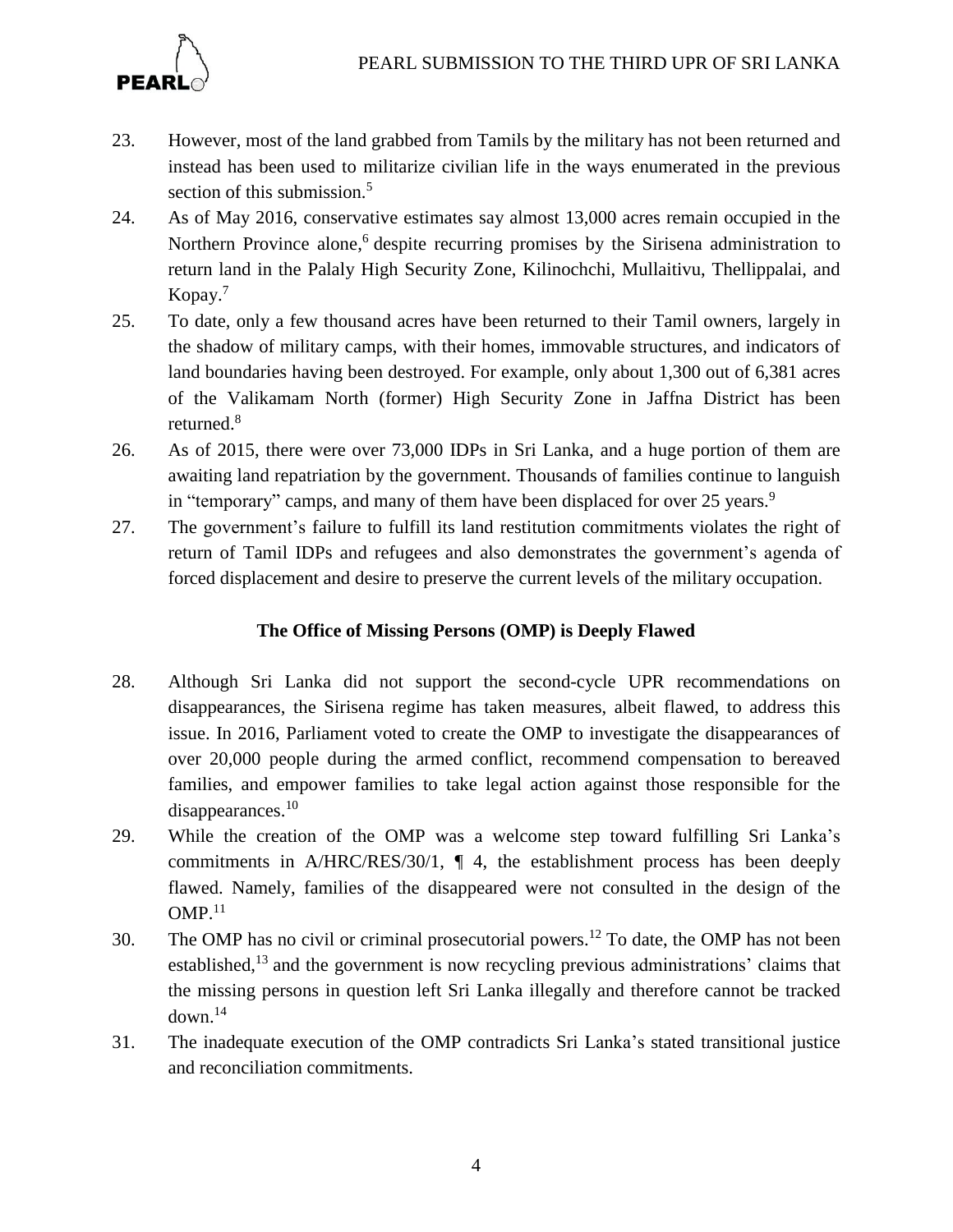

32. Furthermore, instead of supporting families of the disappeared who continue to peacefully demonstrate and demand answers from the government, security forces harass and intimidate them as a silencing tactic.<sup>15</sup>

## **Sri Lanka Continues to Detain Political Prisoners Under Harsh Conditions**

- 33. In A/HRC/RES/30/1, ¶ 12, Sri Lanka committed "to review and repeal the Prevention of Terrorism Act [PTA], and to replace it with anti-terrorism legislation in accordance with contemporary international best practices." However, the PTA remains in force and is used to punish dissent, particularly by Tamils.
- 34. In October 2015, Tamils held major peaceful demonstrations to protest the continued detention, without trial, of Tamil political prisoners held under the PTA. 16
- 35. Over twenty political prisoners (out of approximately 200 political prisoners, some of whom were detained after the end of the war in 2009) went on a hunger strike in August 2016 to protest their detention, which has lasted over seven years after the end of the armed conflict. 17
- 36. PEARL has received reports of detainees being refused access to medical care. Family members of one individual who has been detained in relation to the conflict for 8 years reported that he was denied surgery to remove shrapnel from his jaw. The detainee is in constant agony and has repeatedly raised this with prison officials to no avail. This inhuman and inhumane treatment of an individual detained in relation to the conflict violations Sri Lanka's obligations under both international human rights law and international humanitarian law.
- 37. While the Sirisena government has released some prisoners on a conditional basis,  $^{18}$  the continuing lack of transparency and action by Sri Lanka violates the rights of individuals detained in relation to the conflict under international human rights law and the Geneva Conventions.
- 38. Tamils have consistently demanded the release of political prisoners as a crucial confidence-building measure, yet the government continues to ignore their needs and requests.

## **Sri Lanka is Not Effectively Investigating Allegations of Atrocity Crimes**

39. Sri Lanka supported the second-cycle UPR recommendations (A/HRC/22/16) 127.75 (by Ukraine), 127.76 (by the United Kingdom), 127.77 (by Argentina), 127.78 (by Chile), and 127.85 (by Switzerland) to investigate allegations of violations of international humanitarian law and international human rights law as well as to end impunity for wartime violations.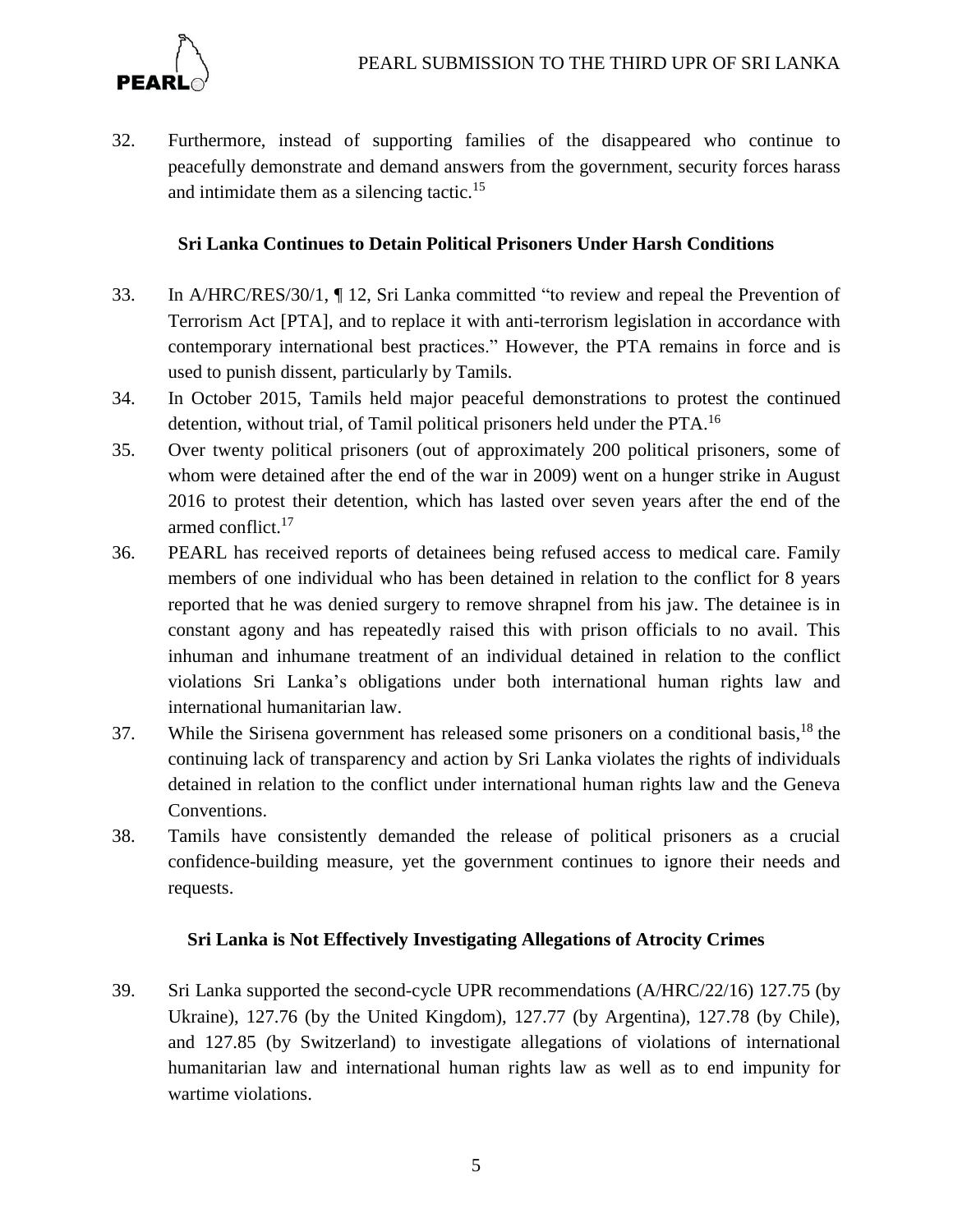

- 40. Although Sirisena developed a transitional justice agenda in his first year in office, none of his plans have been credibly fulfilled.<sup>19</sup>
- 41. In 2015, OHCHR recommended the establishment of a hybrid court with international participation to investigate and prosecute allegations of war crimes and crimes against humanity, finding that "a purely domestic court procedure will have no chance of overcoming widespread and justifiable suspicions fueled by decades of violations, malpractice and broken promises."<sup>20</sup>
- 42. Despite co-sponsoring A/HRC/RES/30/1 on reconciliation and accountability, Sri Lanka has not established—or even made meaningful progress towards establishing—any accountability mechanism that would meet international standards.<sup>21</sup> Indeed, President Sirisena and Prime Minister Wickremesinghe have publicly stated that international judges are not needed in any accountability mechanism and are therefore excluded.<sup>22</sup>
- 43. Sri Lanka continues to violate many of its commitments under A/HRC/RES/30/1. There is broad consensus that reconciliation both within the Tamil community and between Tamils and Sinhalese will be impossible without a credible accountability mechanism involving international participation.

## **Sri Lanka Has Failed to Hold Inclusive Consultations on Constitutional Reform**

- 44. Sri Lanka supported relevant second-cycle UPR recommendations (A/HRC/22/16) 127.9 (by Bangladesh), 127.35 (by Myanmar), and 127.56 (by the Holy See). The government should live up to its commitments and demonstrate its desire to include all affected persons in consultations related to constitutional and institutional reform.
- 45. In March 2016, Sri Lanka initiated a constitutional reform process aimed at devolving power from the federal government and providing increased autonomy to the provinces. However, one year later, the Constitutional Steering Committee has yet to publicize what Sri Lanka's political framework would look like under a revised constitution, especially with respect to devolution and the relationship between the central government and provinces.<sup>23</sup> The lack of transparency undermines the legitimacy of the constitutional reform process.
- 46. Civil society groups have critiqued the Public Representations Committee's consultation process as being too limited in scope and not far-reaching enough. There was very little to no education of communities prior to the consultations, leading to low participation and a lack of public engagement with the constitutional reform process across the country. Civil society groups continue to express concerns that the constitutional reform will not address the demands of the Tamil people and will consequently exacerbate tensions caused by central government hegemony. $24$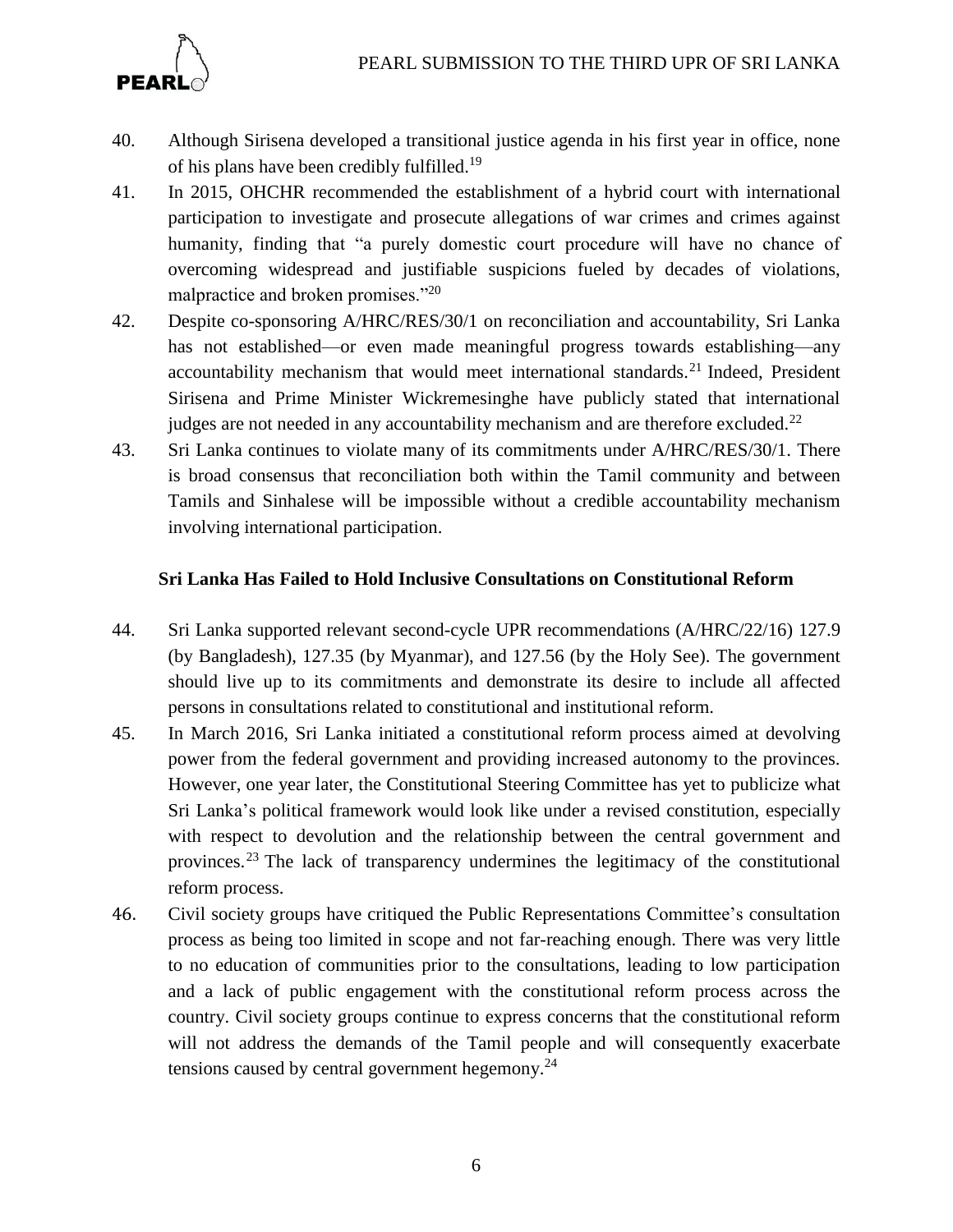

## **Security Forces Continue to Torture and Sexually Violate Tamils, Particularly in Detention**

- 47. In A/HRC/RES/30/1, ¶ 17, Sri Lanka agreed "that violations of international human rights law and international humanitarian law, including those involving torture, rape and sexual violence, are prohibited and that those responsible will be investigated and punished."
- 48. The Sirisena government also committed to undertake security sector reform in A/HRC/RES/30/1, ¶ 8.
- 49. However, in recent times, international and local civil society groups, the OHCHR Investigation on Sri Lanka (OISL) report, the UN Committee Against Torture,<sup>25</sup> and the UN Special Rapporteur on torture have expressed alarm at the high rates of ongoing torture, including sexual violence, against Tamils, particularly those in detention. "White van" abductions have also continued to occur.
- 50. The UN Special Representative of the Secretary-General on Sexual Violence in Conflict, Zainab Hawa Bangura, has been very vocal about the prevalence of sexual violence post-2009 in the North-East, which remains ongoing.
- 51. Sri Lanka is one of four post-conflict states included in the most recent Report of the Secretary-General on Conflict-related Sexual Violence (S/2016/361 (2016)), ¶ 82. This report describes a policy of sexual violence used by Sri Lanka's security forces against detainees. Notably, security forces have perpetrated sexual violence against both women and men on an equal basis.
- 52. Statements of torture victims taken by civil society suggest that the use of torture and sexual violence is highly organized and systemic against Tamils suspected of even lowlevel association with the LTTE or involvement in legitimate democratic political activity. Of the 2015 cases, all but 5 now have medicolegal reports corroborating torture. 26
- 53. In 2015, for the fourth successive year, Sri Lanka was a top country of origin of individuals needing rehabilitation or forensic documentation of their torture injuries.<sup>27</sup>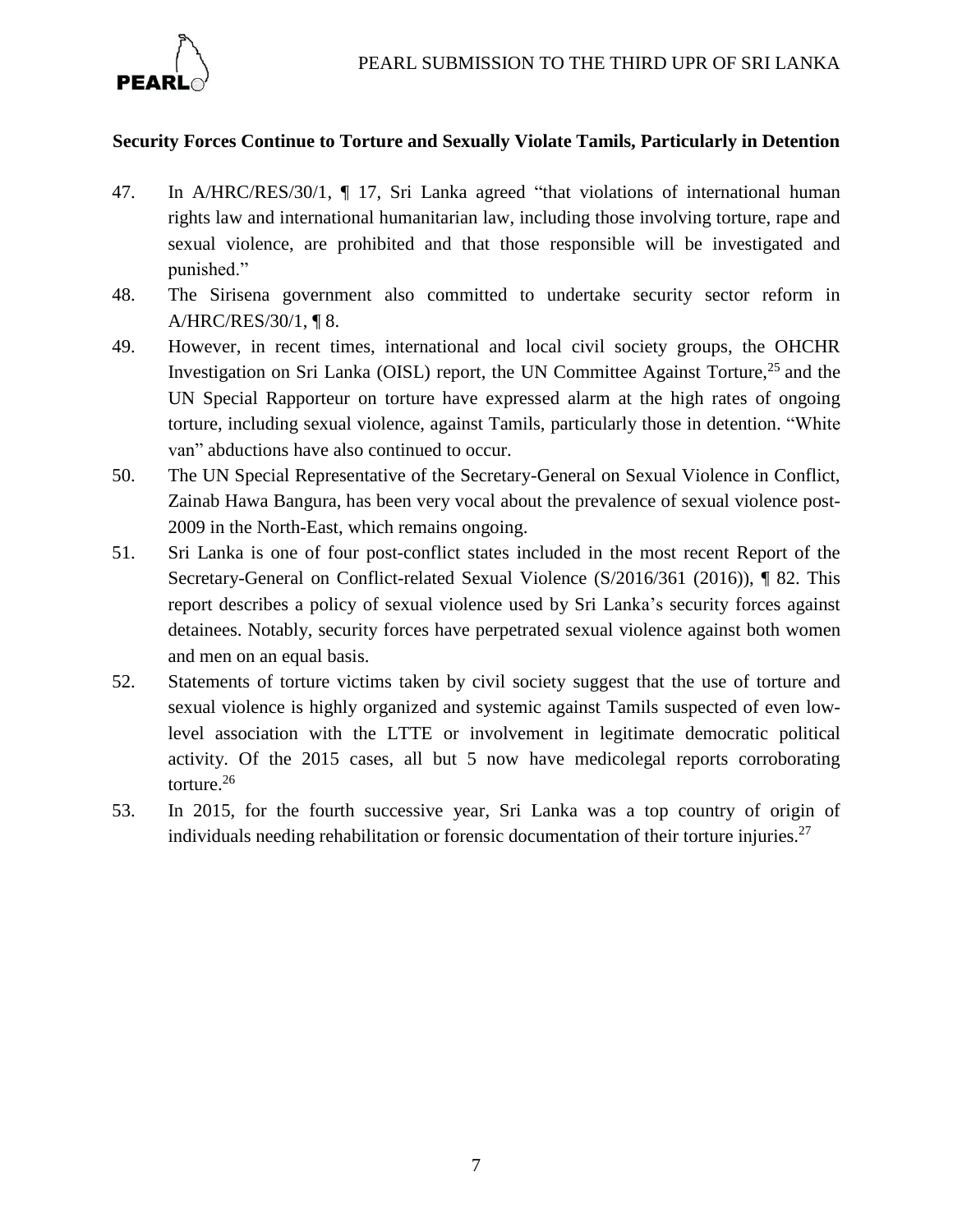



 $\overline{a}$ 

[http://pearlaction.org/articles/press-release-withering-hopes-pearl-report-on-the-current-situation-in-the-north-east](http://pearlaction.org/articles/press-release-withering-hopes-pearl-report-on-the-current-situation-in-the-north-east-of-sri-lanka/)[of-sri-lanka/](http://pearlaction.org/articles/press-release-withering-hopes-pearl-report-on-the-current-situation-in-the-north-east-of-sri-lanka/) [hereinafter WITHERING HOPES]. *Sri Lanka's Democratic Transition: A New Era for the U.S.-Sri Lanka Relationship: Hearing Before the Subcomm. on* Asia and the Pacific of the H. Comm. on Foreign Affairs, 114th Cong. 26 (2016) (statement of Nimmi Gowrinathan, Ph.D., Visiting Prof., Colin Powell Ctr. for Civic and Glob. Leadership, City Coll. of N.Y., City Univ. of N.Y.) [hereinafter Gowrinathan Statement].

<sup>2</sup> SOCIETY FOR THREATENED PEOPLES, UNDER THE MILITARY'S SHADOW: LOCAL COMMUNITIES AND

MILITARIZATION ON THE JAFFNA PENINSULA 20 (2016), [http://oceangrabbing.ch/wp-](http://oceangrabbing.ch/wp-content/uploads/sites/3/2016/10/Bericht_JaffnaFINAL_low.pdf)

[content/uploads/sites/3/2016/10/Bericht\\_JaffnaFINAL\\_low.pdf](http://oceangrabbing.ch/wp-content/uploads/sites/3/2016/10/Bericht_JaffnaFINAL_low.pdf) [hereinafter Under the Military's Shadow]. 3 *Id.*

<sup>4</sup> *New Sri Lanka President Renews Troop Deployment Orders*, DAILY MAIL (Feb. 5, 2015),

[http://www.dailymail.co.uk/wires/afp/article-2940733/New-Sri-Lanka-president-renews-troop-deployment](http://www.dailymail.co.uk/wires/afp/article-2940733/New-Sri-Lanka-president-renews-troop-deployment-orders.html)[orders.html.](http://www.dailymail.co.uk/wires/afp/article-2940733/New-Sri-Lanka-president-renews-troop-deployment-orders.html) *See also* Gowrinathan Statement, *supra* note 1, at 25 ("And then militarization—obviously, this demilitarization is one of the biggest issues for all communities in the north and east. To show demilitarization, yes, the government has made the governor of the northeast a civilian and not a military commander. So this is—you know, it is showing something. But if you talk to the civilians there, there was a civilian I spoke to recently who said you don't need checkpoints anymore—you don't need soldiers.").

<sup>5</sup> THE OAKLAND INSTITUTE, WAITING TO RETURN HOME: CONTINUED PLIGHT OF IDPS IN POST-WAR SRI LANKA 6 (2016), [https://www.oaklandinstitute.org/sites/oaklandinstitute.org/files/SriLanka\\_Return\\_Home\\_final\\_web.pdf](https://www.oaklandinstitute.org/sites/oaklandinstitute.org/files/SriLanka_Return_Home_final_web.pdf) ("it is difficult to ascertain how many of the promised lands have actually been released for full resettlement, and how many households have successfully been resettled. What is clear is that the promises made by the government to date are far below the total necessary lands required to adequately resettle all the current IDPs.") [hereinafter WAITING TO RETURN HOME].

<sup>6</sup> CENTRE FOR POLICY ALTERNATIVES, LAND OCCUPATION IN THE NORTHERN PROVINCE: A COMMENTARY ON GROUND REALITIES AND RECOMMENDATIONS FOR REFORM 8 (2016), [http://www.cpalanka.org/wp](http://www.cpalanka.org/wp-content/uploads/2016/03/Land-Occupation-in-the-Northern-Province.pdf)[content/uploads/2016/03/Land-Occupation-in-the-Northern-Province.pdf.](http://www.cpalanka.org/wp-content/uploads/2016/03/Land-Occupation-in-the-Northern-Province.pdf)

<sup>7</sup> WAITING TO RETURN HOME, *supra* note 5, at 4.

8 *Id.* at 6.

9 *Id.* at 8.

<sup>10</sup> *Sri Lanka: Office of Mission Persons seeks 'disappeared*,*'* BBC NEWS (May 25, 2016), [http://www.bbc.com/news/world-asia-36378789.](http://www.bbc.com/news/world-asia-36378789)

<sup>11</sup> *Sri Lanka: Consultations Lacking on Missing Persons' Office*, HUMAN RIGHTS WATCH (May 27, 2016), [https://www.hrw.org/news/2016/05/27/sri-lanka-consultations-lacking-missing-persons-office.](https://www.hrw.org/news/2016/05/27/sri-lanka-consultations-lacking-missing-persons-office)

<sup>12</sup> Taylor Dibbert, *Tamil Political Prisoners in Sri Lanka: A Road to Nowhere?*, LAWFARE (Sept. 11, 2016), [https://www.lawfareblog.com/tamil-political-prisoners-sri-lanka-road-nowhere.](https://www.lawfareblog.com/tamil-political-prisoners-sri-lanka-road-nowhere) Shiran Illanperuma, *How Sri Lanka Commissions Away The Disappeared*, ROAR (Mar. 17, 2017), [https://roar.lk/reports/how-sri-lanka-commissions](https://roar.lk/reports/how-sri-lanka-commissions-away-the-disappeared/)[away-the-disappeared/.](https://roar.lk/reports/how-sri-lanka-commissions-away-the-disappeared/)

<sup>13</sup> P.K. Balachandran, *North Sri Lankan CM Wigneswaran boycotts Independence Day function*, NEW INDIAN EXPRESS (Feb. 4, 2017), [http://www.newindianexpress.com/world/2017/feb/04/north-sri-lankan-cm-wigneswaran](http://www.newindianexpress.com/world/2017/feb/04/north-sri-lankan-cm-wigneswaran-boycotts-independence-day-function-1566954.html)[boycotts-independence-day-function-1566954.html.](http://www.newindianexpress.com/world/2017/feb/04/north-sri-lankan-cm-wigneswaran-boycotts-independence-day-function-1566954.html)

<sup>14</sup> *Sri Lankan PM say missing persons may have left the country illegally*, NEW INDIAN EXPRESS (Jan. 26, 2017), [http://www.newindianexpress.com/world/2017/jan/26/sri-lankan-pm-says-missing-persons-may-have-left-the](http://www.newindianexpress.com/world/2017/jan/26/sri-lankan-pm-says-missing-persons-may-have-left-the-country-illegally-1563758--1.html)[country-illegally-1563758--1.html.](http://www.newindianexpress.com/world/2017/jan/26/sri-lankan-pm-says-missing-persons-may-have-left-the-country-illegally-1563758--1.html)

<sup>15</sup> WITHERING HOPES, *supra* note 1, at 22.

<sup>16</sup> *Id.* at 7.

<sup>17</sup> *PTA Prisoners on Hunger Strike*, DAILY MIRROR (Aug. 8, 2016), http://www.dailymirror.lk/113769/PTAprisoners-on-hunger-strike.

<sup>18</sup> Dibbert, *supra* note 12.

<sup>19</sup> Taylor Dibbert, *Clarifying Sri Lanka's Transitional Justice Commitments,* HUFFINGTON POST (Nov. 14, 2015), [http://www.huffingtonpost.com/taylor-dibbert/clarifying-sri-lankas-tra\\_b\\_8564430.html.](http://www.huffingtonpost.com/taylor-dibbert/clarifying-sri-lankas-tra_b_8564430.html)

<sup>20</sup> Press Release, OHCHR, Zeid Urges Creation of Hybrid Special Court in Sri Lanka as UN Confirms Patterns of Grave Violations (2015), [http://www.ohchr.org/en/NewsEvents/Pages/DisplayNews.aspx?NewsID=16432.](http://www.ohchr.org/en/NewsEvents/Pages/DisplayNews.aspx?NewsID=16432)

<sup>1</sup> PEOPLE FOR EQUALITY AND RELIEF IN LANKA (PEARL), WITHERING HOPES 12 (2016),